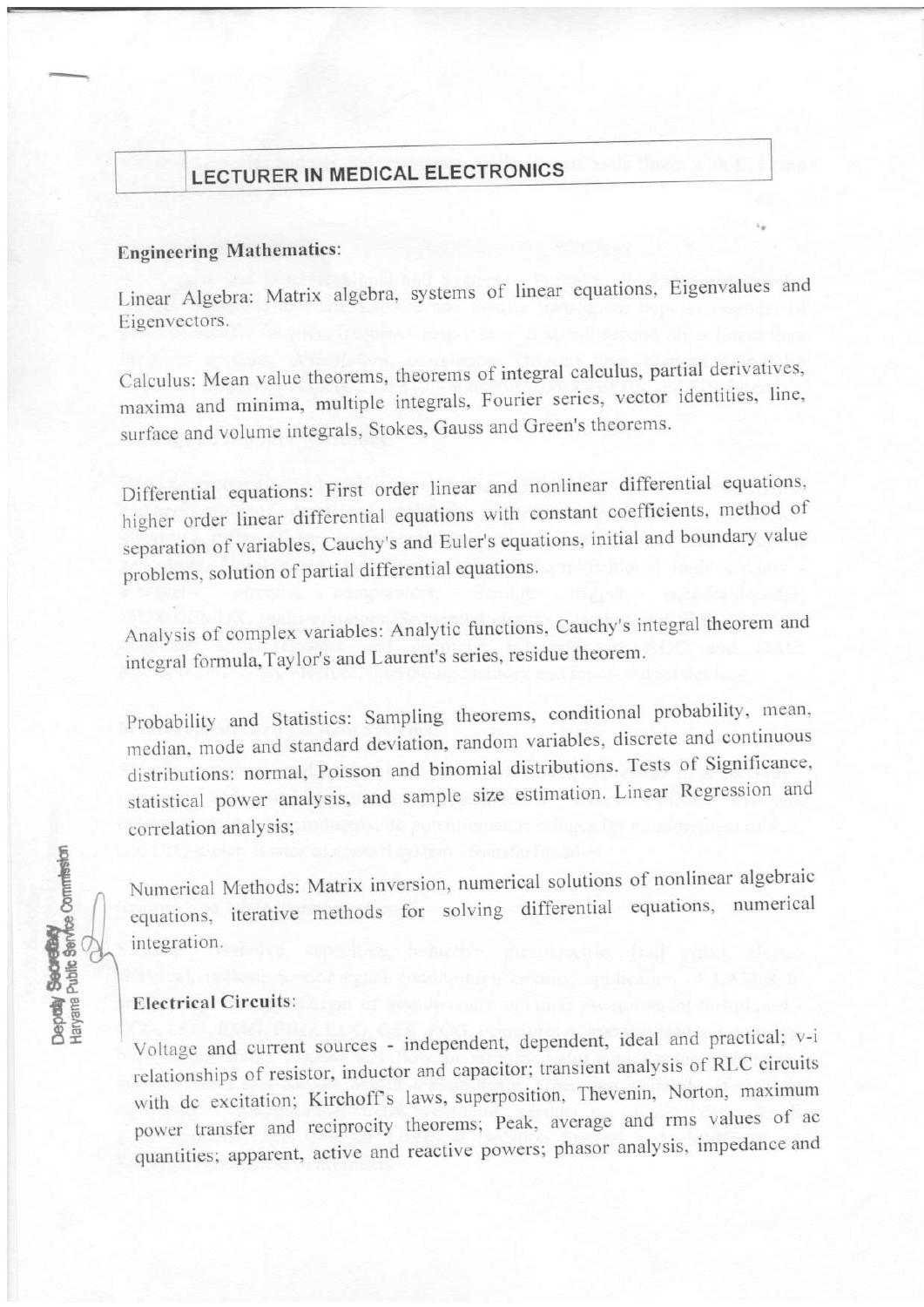admittance; series and parallel resonance, realization of basic filters with R, L and C elements,Bode plot.

#### Signals and Systems:

Continuous and Discrete Signal and Systems - Periodic, aperiodic and impulse signals; Sampling theorem; Laplace and Fourier transforms; impulse response of systems; transfer function, frequency response of first and second order linear time invariant systems, convolution, correlation. Discrete time systems - impulse response, frequency response, DFT, Z - transform; basics of IIR and FIR filters.

#### Analog and Digital Electronics:

Basic characteristics and applications of diode, BJT and MOSFET; Characteristics and applications of operational amplifiers - difference amplifier, adder, subtractor, integrator, differentiator, instrumentation amplifier, buffer, filters and waveform generators. Number systems, Boolean algebra; combinational logic circuits arithmetic circuits, comparators, Schmitt trigger, encoder/decoder, MUX/DEMUX, multi-vibrators; Sequential circuits - latches and flip flops, state diagrarns, shift registers and counters; Principles of ADC and DAC; Microprocessor- architecture, interfacing memory and input- output devices.

### Measurements and Control Systems:

SI units, systematic and random errors in measurement, expression of uncertainty accuracy and precision index, propagation of errors; PMMC, MI and dynamometer type instruments; dc potentiometer; bridges for measurement ofR, L and C, Q-meter. Basics of control system - transferfunction.

## Sensors and Bioinstrumentation:

Sensors - resistive, capacitive, inductive, piezoelectric, Hall effect, electro chemical, optical; Scnsor signal conditioning circuits; application of LASER in sensing and therapy. Origin of biopotentials and their measurement techniques - ECG. EEG, EMG, ERG, EOG, GSR, PCG, Principles of measuringblood pressure, body temperature, volume and flow in arteries, veins and tissues, respiratory measurements and cardiac output measurement. Operating principle of medical equipment - sphygmomanometer, ventilator, cardiac pacemaker, defibrillator, pulse oximeter, hemodialyzer Electrical Isolation (optical and electrical) and Safety of Biomedical Instruments.